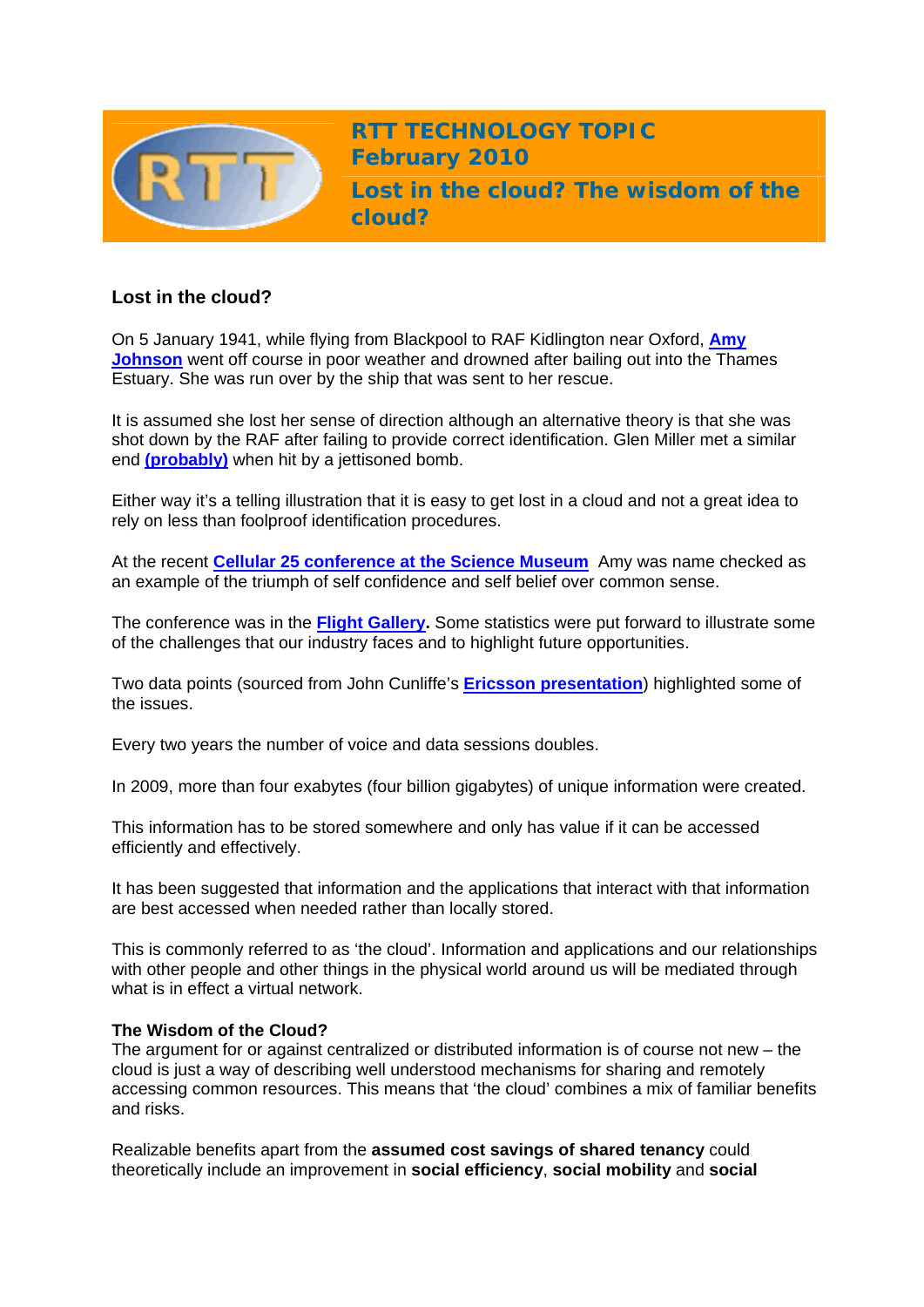**inclusion**, a part of the digital inclusion debate, an improvement in **economic efficiency** and **economic equality,** an improvement in **intellectual efficiency,** and an improvement in **environmental efficiency.** John Cunliffe pointed out that using a mobile phone for a year has an equivalent CO2 footprint to driving a car for an hour**.** If we assume that owning a mobile phone helps us to travel less then this should result in a net environmental gain. Also, apparently 17.4% of subscriptions in Sweden are machine to machine compared to 2.4% in Europe and 4.4% in the US. Some of these subscriptions will be for energy monitoring and energy control and environmental monitoring and environmental control suggesting that additional environmental gains are achievable if the Swedish model were to be more widely applied.

Possible risks include compromised identification procedures, a proxy for safety and security, and non altruistic political interference and control, of which more later.

There are also some practical issues. One of the Ericsson predictions was that by 2013, 80% of all users will access the internet using a mobile phone.

This is not the same as saying that 80% of all users will access the cloud by mobile phone but does suggest an expectation that wireless access will be relatively dominant.

However as [Sigurd Shuster of NSN](http://www.cambridgewireless.co.uk/docs/Sigurd%20Schuster,%20Nokia%20Siemens%20Networks.pdf) pointed out, mobile applications remain constrained by battery limitations. At times it can be more power efficient, faster, more convenient and more secure to store information locally rather than remotely.

Additionally, from a network perspective it is plausible to assume that wireline average data speeds will continue to increase faster than wireless data speeds party due to physics and partly due to available power. The only factor that would prevent this happening is a lack of investment in fiber, copper and cable connectivity which in turn would be a function of the returns achievable from the investment.

### **A profitable cloud?**

On this basis cellular network investment has historically looked attractive – a base station installed at the right place at the right time could pay for itself in a few months.

It could be argued that markets deliberately structured to be over competitive combined with spectral auctions manipulated to maximize short term returns to national treasuries have destroyed this advantage though this may be about to change.

#### **A locally economically relevant cloud?**

And self evidently the impact of the cloud will be different in different countries. The weather is dramatically different in different places and so are the clouds.

Nokia have recently introduced their C Series phones targeted at emerging markets such as Indonesia. The product offering is coupled with Nokia's Ovi store.

The product includes low cost phones with quad band GSM, Bluetooth and WiFi connectivity. It is therefore **economically relevant to the local market.** 

#### **A locally socially relevant cloud?**

This is an ongoing strategy that has seen the Ovi store pulling ahead of Apple in emerging markets partly as a result of established distribution, partly by having a wide range of low cost and relatively simple access products and partly by adding applications to the store that are **socially relevant to the local market.**